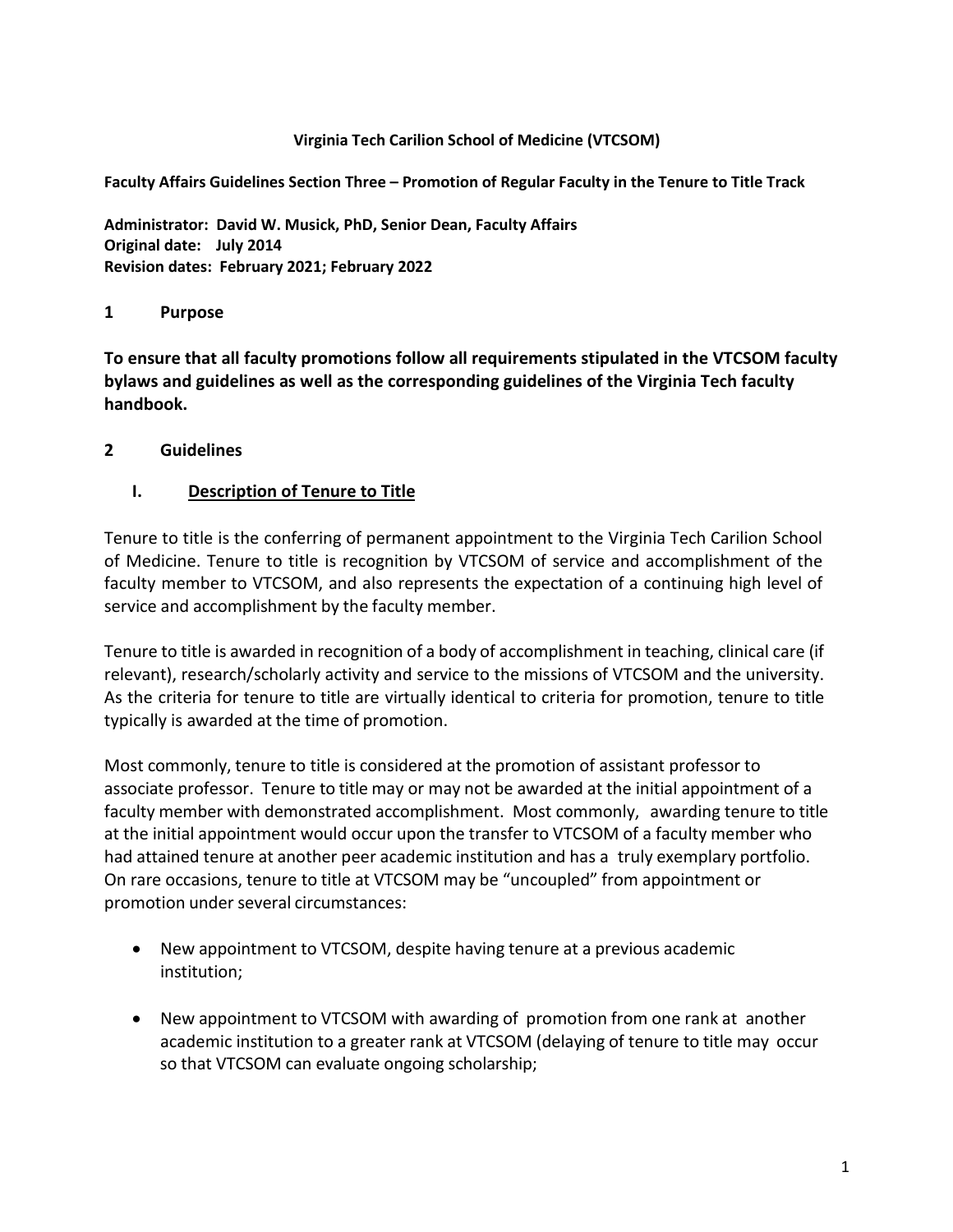- Accelerated promotion from Assistant Professor to Associate Professor or Associate Professor to Professor within the VTCSOM system (such a promotion may take into account time spent in rank at another academic institution, so that VTCSOM can evaluate ongoing scholarship;
- Other circumstances.

Awarding of tenure to title at the time of appointment is contingent on consensus of the VTCSOM APT committee and the Dean, and is subject to further review by the university.

While lengthy service to VTCSOM is honorable and noteworthy, promotion with tenure to title is based upon tangible accomplishment.

A criteria for tenure to title that is additive to criteria for promotion is the expectation that the faculty member will continue to provide teaching and/or clinical care (if relevant) and/or scholarship and/or service to VTCSOM. Hence, tenure to title is not only recognition of duties, accomplishments and service to date, but also is an expectation that duties, accomplishments, and service will continue.

Promotion and tenure to title are based on the totality of accomplishment, and not limited to one or another department. Hence, tenure to title applies to the VTCSOM appointment and is not limited to only one department for faculty who have a co-appointment.

# **II. Tenure to Title Track**

Promotion on the tenure to title track affects two ranks – Assistant Professors seeking promotion to Associate Professor, and Associate Professors seeking promotion to full Professor. Candidates for promotion from Assistant to Associate Professor must demonstrate *significant progress* in the chosen domains of faculty activity. Candidates for promotion from Associate Professor to Professor must demonstrate *excellence* in the chosen domains of faculty activity.

The following guidelines are considered to be the minimal required for promotion at VTC School of Medicine; individual Departments through their Appointment, Promotion, Retention and Tenure (APRT) committees may choose to set higher or more stringent requirements. Each department APRT committee is expected to develop and update as appropriate explicit promotion and tenure guidelines and expectations documents relevant to that specialty for review by the faculty applicant.

Teaching is a core expectation of all VTCSOM faculty, and is of particular relevance to faculty in the tenure to title track. Peer observation of teaching is also a time-honored tradition of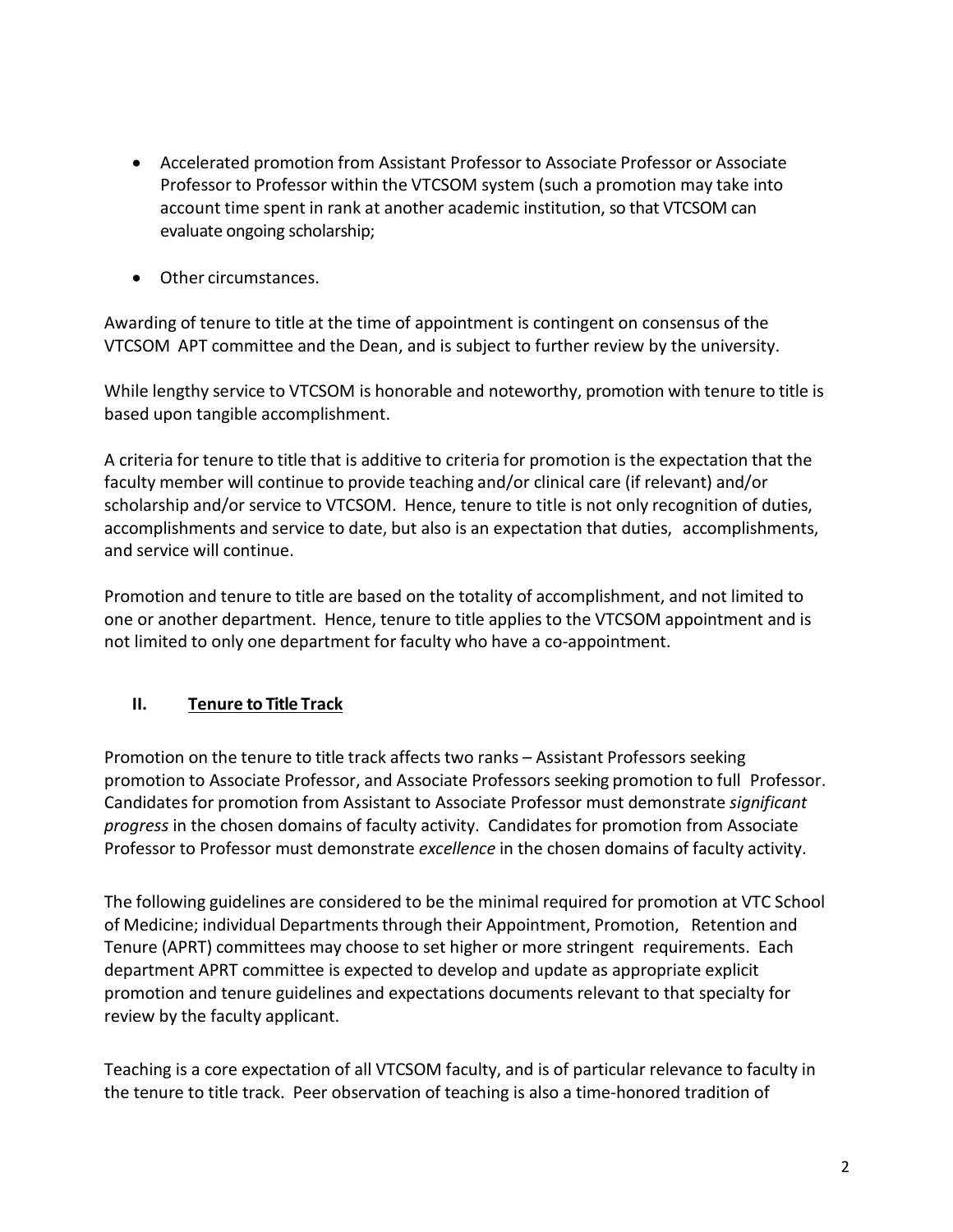Virginia Tech. All candidates for promotion in the tenure to title track must undergo a process of peer evaluation of teaching. This process involves working with the peer observation program offered by the TEACH Academy which features observation of teaching by a trained observer, followed by the provision of feedback on how teaching performance can be improved. Candidates for promotion on the tenure to title track will be expected to undergo this process and to document participation in this process in the promotion portfolio.

### *II.A. Assistant Professor to Associate Professor*

Faculty members on the tenure to title track at the assistant professor rank will most often have a maximum of seven (7) years since initial appointment to achieve promotion with tenure to title at VTCSOM (in some circumstances, it may be eight (8) years). It is required that the faculty member will be active in all four (4) domains of academic activity: teaching, clinical care (if relevant), scholarship, and service. For the faculty member who is a clinician, significant progress should be evident in at least two of the domains. For the faculty member in basic science, significant progress should be evident in two domains, one of which must be research/scholarly activity.

Candidates on the tenure to title track will undergo formal review at the end of year two (2) and year four (4). If at the time of these reviews it is felt that the candidate has not made sufficient headway toward tenure to title at VTCSOM, s/he will be strongly encouraged to switch to a non-tenure to title track.

Each candidate is judged on his/her abilities in *Teaching*. There must be documentation of teaching activities and good to excellent evaluations of performance from students, peers, block or rotation directors, administrators, or others. For this to be a domain of significant progress, evaluations must be laudatory and preferably indicate innovation and creativity. Teaching awards are evidence of significant progress, as are requests by learners for additional teaching contact. Basic science candidates may submit evaluations from former post-doctoral trainees, graduate students, or pre-clinical students working in the candidate's area of scholarship.

For the clinician candidate, there must be documentation of *Clinical Care* in the presence of learners. Metrics of clinical abilities such as surveys, questionnaires, and "scorecards" are helpful for a broad picture, but the provision of clinical care is not relevant to promotion without occurring as an attending physician or preceptor in the presence of learners. Significant progress in clinical care must also show evidence of considerable clinical teaching time over an extended period. Significant progress in clinical care must also show evidence of leadership in areas of clinical practice activity, clinical techniques or operations, or patient advocacy.

Each candidate must show evidence of significant progress in *Scholarly Activity/Research*; there must be sustained, and preferably increasing, examples of scholarship in the portfolio. To demonstrate significant progress there must be evidence of more than one type of scholarship.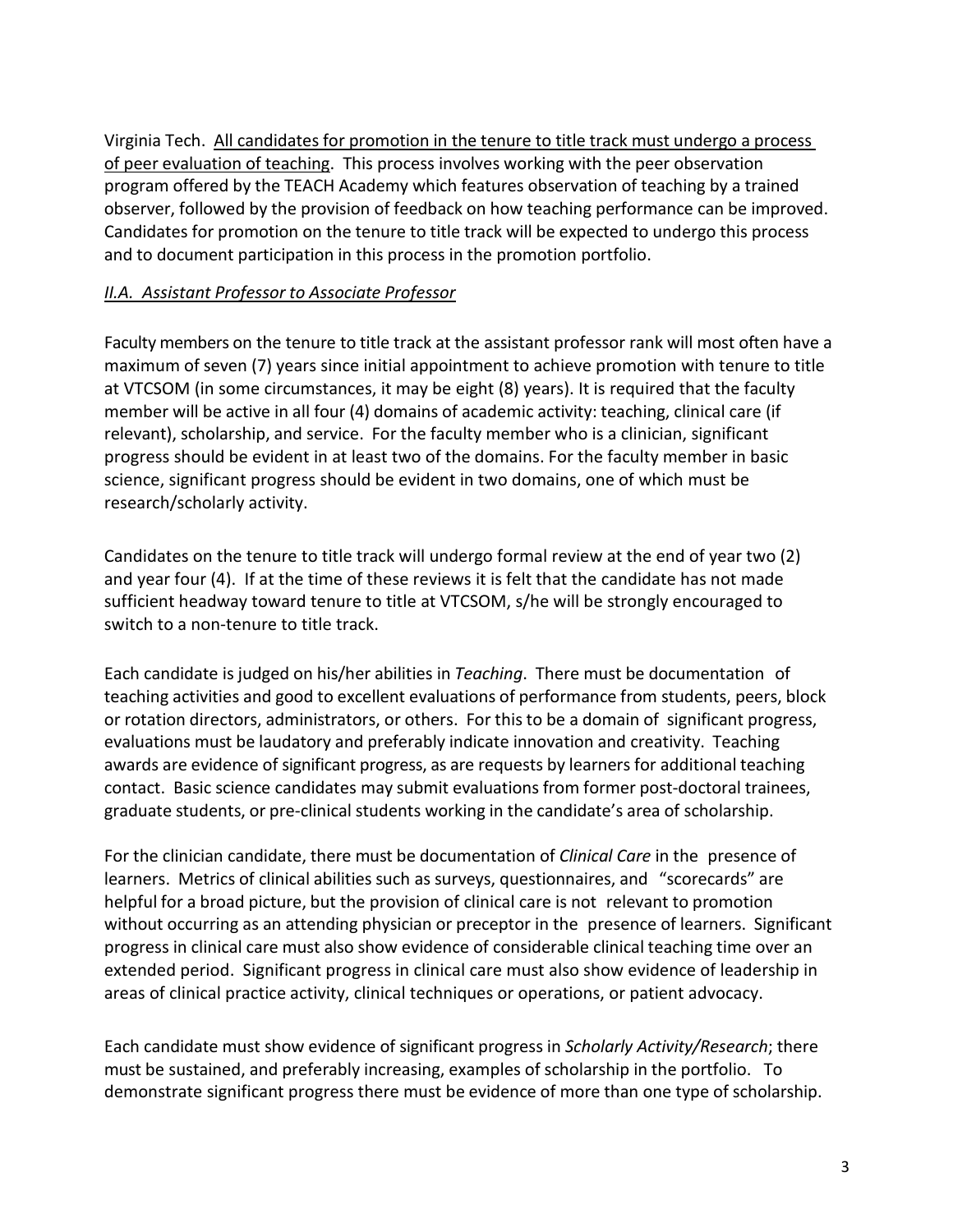For example:

- The clinician candidate must show dissemination of *Scholarly Activity/Research* with, as an example, five (5) or more publications in journals, books, online collections, or other sites beyond local outlets. The clinician candidate must also produce examples of scholarly presentations at local, regional and/or national meetings. The clinician candidate may wish to demonstrate other scholarship that has been distributed, even if not in published forms. Scholarship in development and presentation of education / teaching/curriculum is not only acceptable but strongly encouraged. While the totality of scholarship is relevant, recent evidence of scholarship is also expected.
- The basic science candidate must show dissemination of scholarship with, as an example, eight (8) or more publications in journals, books, online collections, or other sites beyond local outlets. The basic science candidate must also produce examples of scholarly presentations at local, regional and/or national meetings. The basic science candidate may wish to demonstrate other scholarship that has been distributed, even if not in published forms. Scholarship in development and presentation of education / teaching/curriculum is not only acceptable but strongly encouraged. The basic science candidate must show efforts to obtain funding to support his/her scholarship; funded projects are taken as an example of excellence. While the totality of scholarship is relevant, recent evidence of scholarship is also expected.

All faculty members must provide *Service* to the School, the hospitals or research institutes, the community and/or the broader medical community. Examples of service must be included in the portfolio. For this to be a domain of significant progress, the candidate must demonstrate leadership in service activities such as chair, chief, director or coordinator, innovative or creative applications to the work involved, or new initiatives addressing School, local, regional, or national issues. Certain areas of service, such as Boards of national organizations, requests to participate in national task forces, or research study groups are examples of significant progress in service. Service must reflect on the mission and activities of VTCSOM; service by the faculty member in an otherwise laudable activity that is not congruent with the mission and activities of VTCSOM is not relevant to the academic promotion process.

Except in rare circumstances, granting of tenure to title at VTCSOM is considered at the time of promotion from Assistant to Associate Professor.

Both the department Appointment, Promotion, Retention and Tenure (APRT) committee and the VTCSOM Appointment, Promotion, and Tenure (APT) committee will judge each candidate on the totality of his/her portfolio.

Letters of Support Assistant Professor to Associate Professor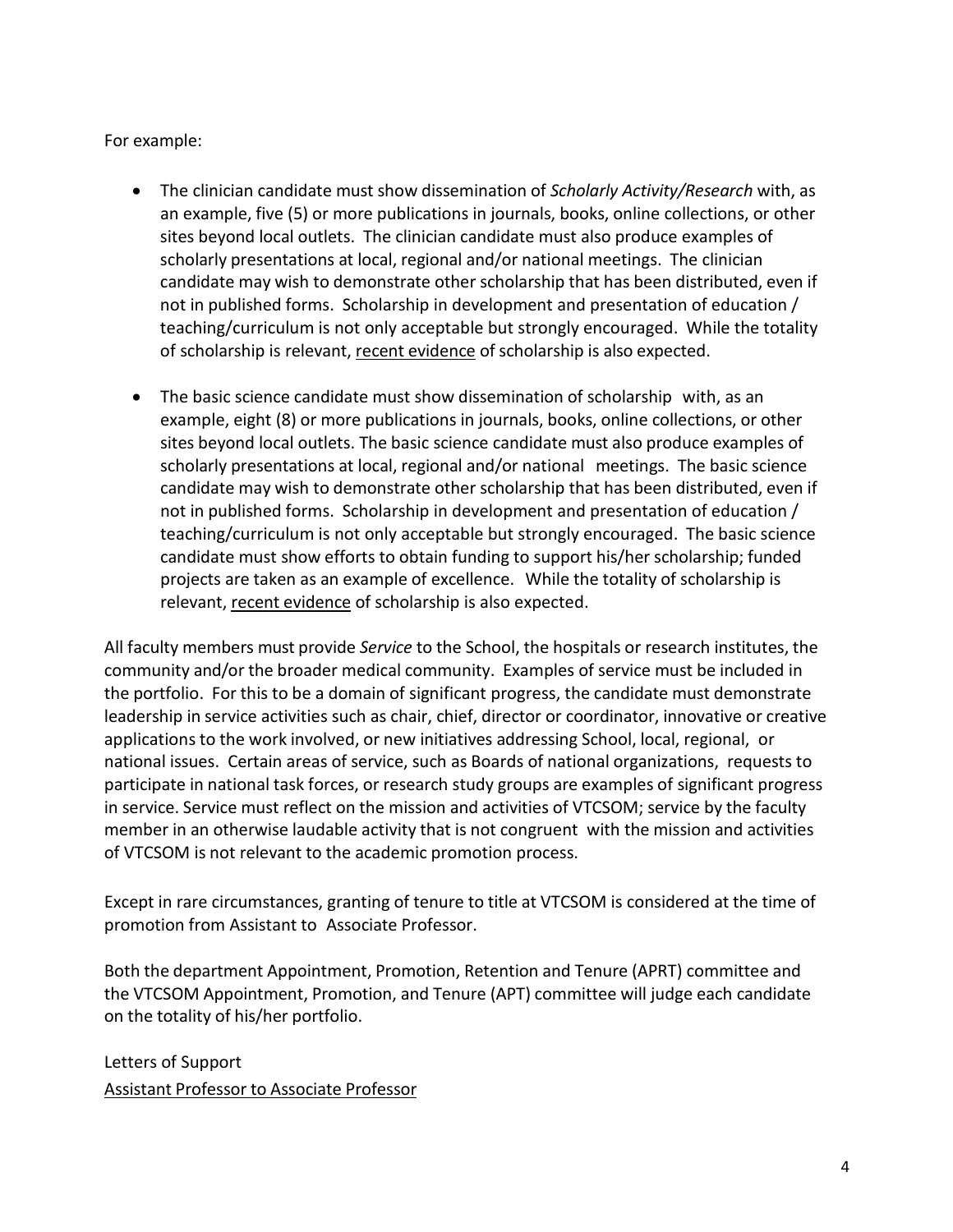The portfolio of the candidate for promotion from assistant professor to associate professor on the tenure to title track must include at least three external letters of support. All letters must be written by people from outside academic institutions, and preferably from Virginia Tech peer institutions. To elicit these letters, the candidate is permitted to forward to the chair of the department Appointment, Promotion, Retention and Tenure (APRT) committee up to three names. The candidate may select these individuals from any location and from any source of contact.

In addition to the external letters, the candidate should consider including one or more local persons who would be able to comment from personal knowledge on the candidate's teaching, clinical and service abilities. This internal letter is optional.

All letters of support must be received from persons at the rank of Associate Professor or higher. The Department APRT committee shall solicit all letters of support. External letters must come from entities outside of Carilion Clinic, Virginia Tech and Radford University. The Department APRT committee should balance the letters such that there is at least one, but no more than two, external letters from the individuals whose names were forwarded by the candidate him/herself. The committee must ensure that three external letters are available for review.

# *II.B. Associate Professor to Professor*

Candidates on the tenure to title track at this rank will most often have achieved tenure to title, and will have at least six (6), and up to ten (10) years after promotion or appointment to Associate Professor to achieve promotion to full Professor at VTCSOM. Promotion in less than six (6) years may be considered in the extraordinarily productive candidate. It is expected that the candidate will be active in all domains of activity – teaching, clinical care (if relevant), scholarship, and service. For the clinician candidate, excellence should be evident in at least two of these domains; for the basic science candidate, excellence should also be evident in two domains, one of which must be scholarship.

Each candidate is judged on his/her abilities in *Teaching*. There must be documentation of teaching activities and good to excellent evaluations of performance from students, peers, block or rotation directors, administrators, or others. For this to be a domain with excellence, a majority of evaluations should be exemplary. Innovation and creativity is expected. Leadership roles in teaching at VTCSOM would be expected for the candidate anticipating promotion to Professor. Teaching awards are also evidence of excellence as are requests by learners for additional teaching contact. Basic science candidates may submit evaluationsfrom former postdoctoral trainees, graduate students, or pre-clinical students working in the candidate's area of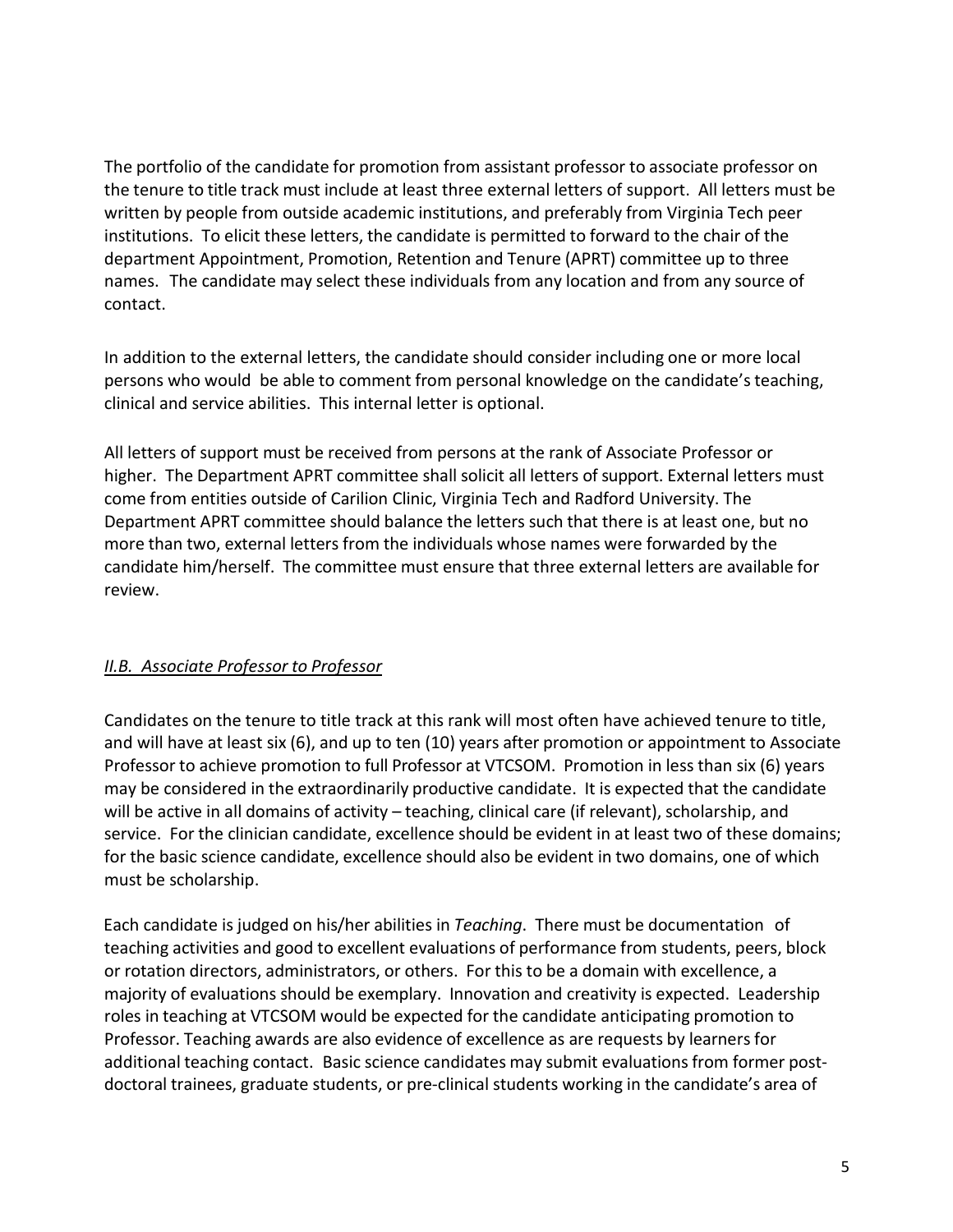scholarship. The basic science candidate must have sponsored or mentored a number of trainees (e.g., medical students, doctoral candidates, post-doctoral trainees) in his/her area of expertise.

For the clinician candidate, there must be documentation of *Clinical Care* in the presence of learners. Metrics of clinical abilities such as surveys, questionnaires, and "scorecards" are helpful for a broad picture, but even excellent clinical care is not relevant to promotion without occurring as an attending physician or preceptor in the presence of learners. Excellence in clinical care must also show evidence of considerable clinical teaching time over an extended period. Excellence in clinical care must also demonstrate more than one leadership role in the clinical domain. Awards or other recognitions are also evidence of excellence in clinical care.

Each candidate must show evidence of excellence in *Scholarly Activity/Research*; there must be sustained examples of scholarship in the portfolio. To demonstrate excellence there must be evidence of more than one type of scholarship. For example:

- The clinician candidate must show dissemination of scholarship with, as an example, ten (10) or more publications in journals, books, online collections, or other sites beyond that achieved in promotion to Associate Professor. The clinician candidate must also produce examples of scholarly presentations at local, regional and/or national meetings. The scholarship must be sustained over time, with a large portion focused on an area of expertise accomplished by the clinician. The clinician candidate may wish to demonstrate other scholarship that has been distributed, even if not in published forms. Scholarship in development and presentation of education/teaching/curriculum is not only acceptable but strongly encouraged. It is also expected that the candidate be recognized by his/her peers as a thought leader as evidenced by positions of responsibility in his/her professional arena.
- The basic science candidate must show dissemination of scholarship with, as an example, fifteen (15) or more publications in journals, books, online collections, or other sites beyond that achieved in promotion to Associate Professor. The basic science candidate must also produce examples of scholarly presentations at local, regional and/or national meetings. The candidate must show increased expertise in his/her area of focus. Scholarship in development and presentation of education/teaching/curriculum is not only acceptable but strongly encouraged. The basic science candidate should also show sustained external funding in support of his/her scholarship. The candidate should be recognized by his/her peers as a thought leader as evidenced by positions of responsibility in his/her professional area.

All faculty members are expected to provide *Service* to the School, the hospitals or research institutes, the community or the broader medical community. Examples of service should be included in the portfolio. For this to be a domain of excellence, the candidate must demonstrate leadership in service activities such as chair, chief, director, or coordinator,